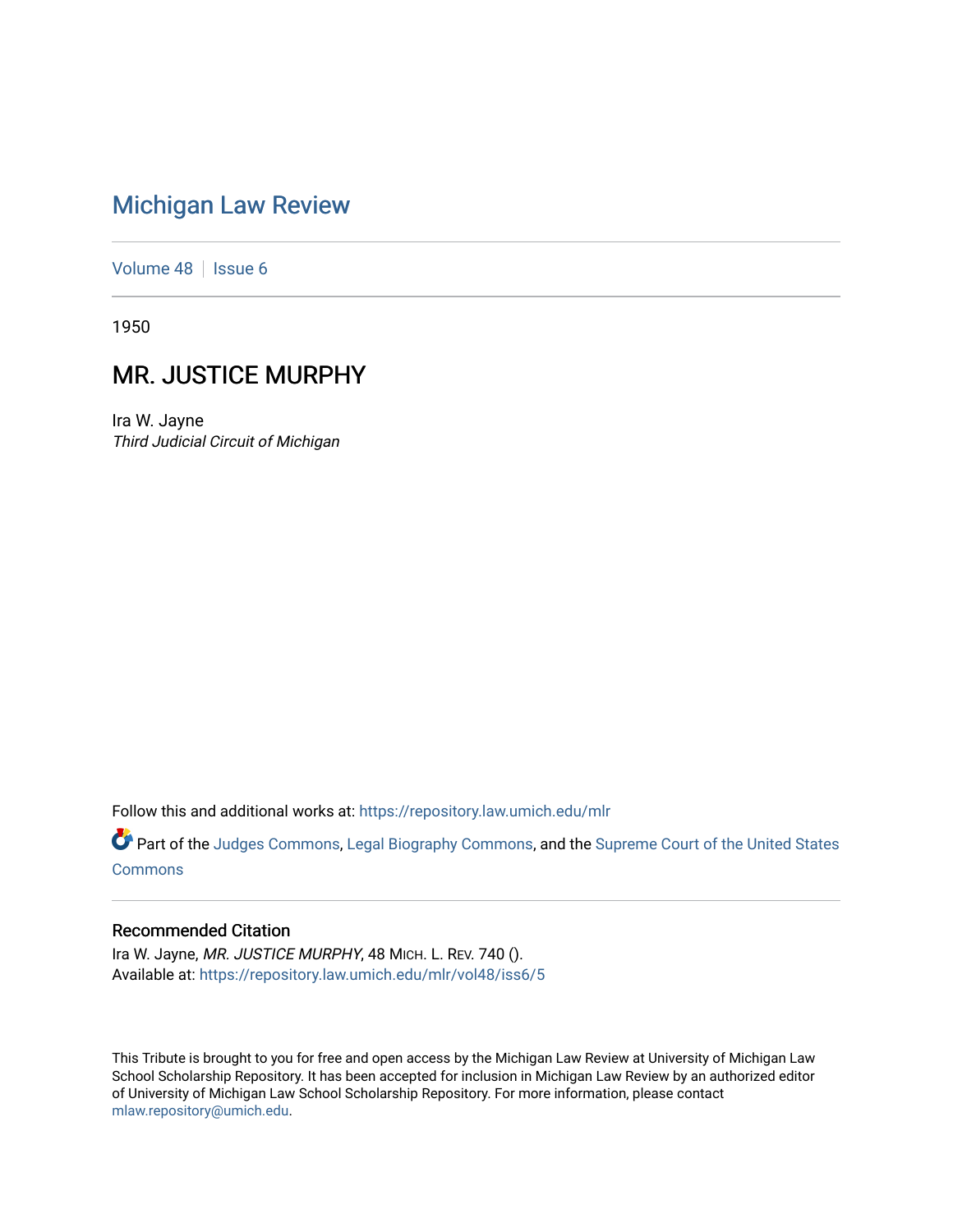#### MR. JUSTICE MURPHY

### WHEN Justice Frank Murphy took his seat on the bench of the Supreme Court of the United States, I was asked to make a public statement about the appointment.

As a result, in January 1940 I said:

"My first reaction to Frank Murphy's appointment to the highest tribunal was that it was a 'natural,' as the man on the street would say, for I suspect that it has always been his guiding ambition, and that the other assignments which he took and executed so brilliantly in the administrative branch of the government were only stepping stones on the way to the ultimate goal of public service which he had set for himself.

"Devoted as he is and always has been, to a deep religious appreciation of the mysteries of life, he unquestionably found the glorious pageantry of the Catholic Church a natural outlet for the spiritual needs of an almost mystical nature seeking opportunity to live realistically and practically in service to his fellow man. The story that he constantly carries with him a Bible, given to him by his mother, is oft repeated and well known. I suspect too that he has spent considerable time thumbing the pages which carry the stories of the Judges as well as those which carry the stories of the Prophets. Judges were essential to life-we learn from the sacred writings. A good judge held an exalted position. Frank Murphy was and will be a good Judge.

"But he will be a Judge in the sense that he will see Justice done between man and man and between man and society represented by the government in which we live. He will not be shackled by the tradition of precedent. He will not be circumscribed by legalistic formulas. His record on the bench-and we must not forget that he had a long and honorable record in that socially most important court, the criminal court of a great cityhas proven that he can temper the law to human needs. Trained in the great tradition of the law, graduated from a classic law school, he recognizes the necessity for established rules of conduct